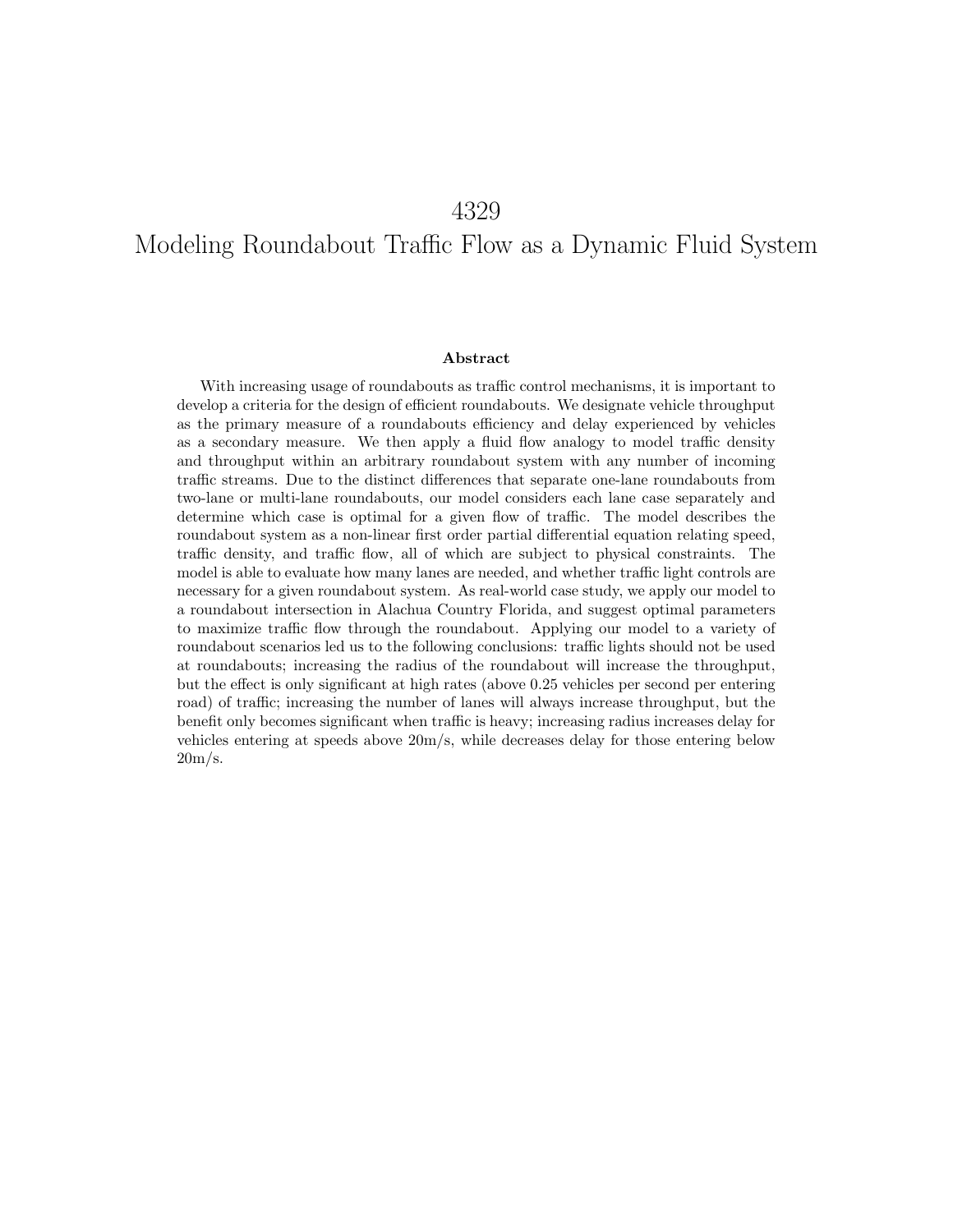# Contents

| 1                       | Introduction                                            | $\bf{3}$       |  |  |  |  |
|-------------------------|---------------------------------------------------------|----------------|--|--|--|--|
|                         | 1.1                                                     | $\sqrt{3}$     |  |  |  |  |
|                         | 1.2                                                     | 4              |  |  |  |  |
|                         | 1.3                                                     | 4              |  |  |  |  |
|                         | 1.4                                                     | 5              |  |  |  |  |
| $\bf{2}$                | <b>Notation and Definitions</b><br>5                    |                |  |  |  |  |
| 3                       | <b>Simplifying Assumptions</b>                          | 5              |  |  |  |  |
| $\overline{\mathbf{4}}$ | The Model                                               | 6              |  |  |  |  |
|                         | 4.1                                                     | $\,6$          |  |  |  |  |
|                         | 4.2                                                     | $\overline{7}$ |  |  |  |  |
|                         | 4.3                                                     | $\overline{7}$ |  |  |  |  |
|                         | 4.4                                                     | $\overline{7}$ |  |  |  |  |
|                         | 4.5                                                     | 7              |  |  |  |  |
| 5                       | <b>Traffic Lights</b><br>8                              |                |  |  |  |  |
| 6                       | Model Versatility Given Irregular Traffic<br>9          |                |  |  |  |  |
| 7                       | Using Delay as a Supplementary Metric<br>9              |                |  |  |  |  |
| 8                       | Case Study: Applying Our Model to a Real-World Scenario | 12             |  |  |  |  |
|                         | 8.1                                                     | 12             |  |  |  |  |
|                         | 8.2                                                     | 12             |  |  |  |  |
|                         | 8.3                                                     | $12\,$         |  |  |  |  |
|                         | 8.4                                                     | 13             |  |  |  |  |
| 9                       | <b>Evaluating Our Model</b>                             | 14             |  |  |  |  |
|                         | 10 Conclusion                                           | 14             |  |  |  |  |
|                         | 11 Technical Summary for Traffic Engineers<br>15        |                |  |  |  |  |
|                         |                                                         | 15             |  |  |  |  |
|                         |                                                         |                |  |  |  |  |
|                         |                                                         | 15             |  |  |  |  |

# List of Figures

| $\mathbf{1}$   |                                                      |  |
|----------------|------------------------------------------------------|--|
| 2              |                                                      |  |
| -3             |                                                      |  |
| $\overline{4}$ | Difference between One and Two Lane Optimizations 10 |  |
|                |                                                      |  |
| -6             |                                                      |  |
| $\overline{7}$ |                                                      |  |
| -8             |                                                      |  |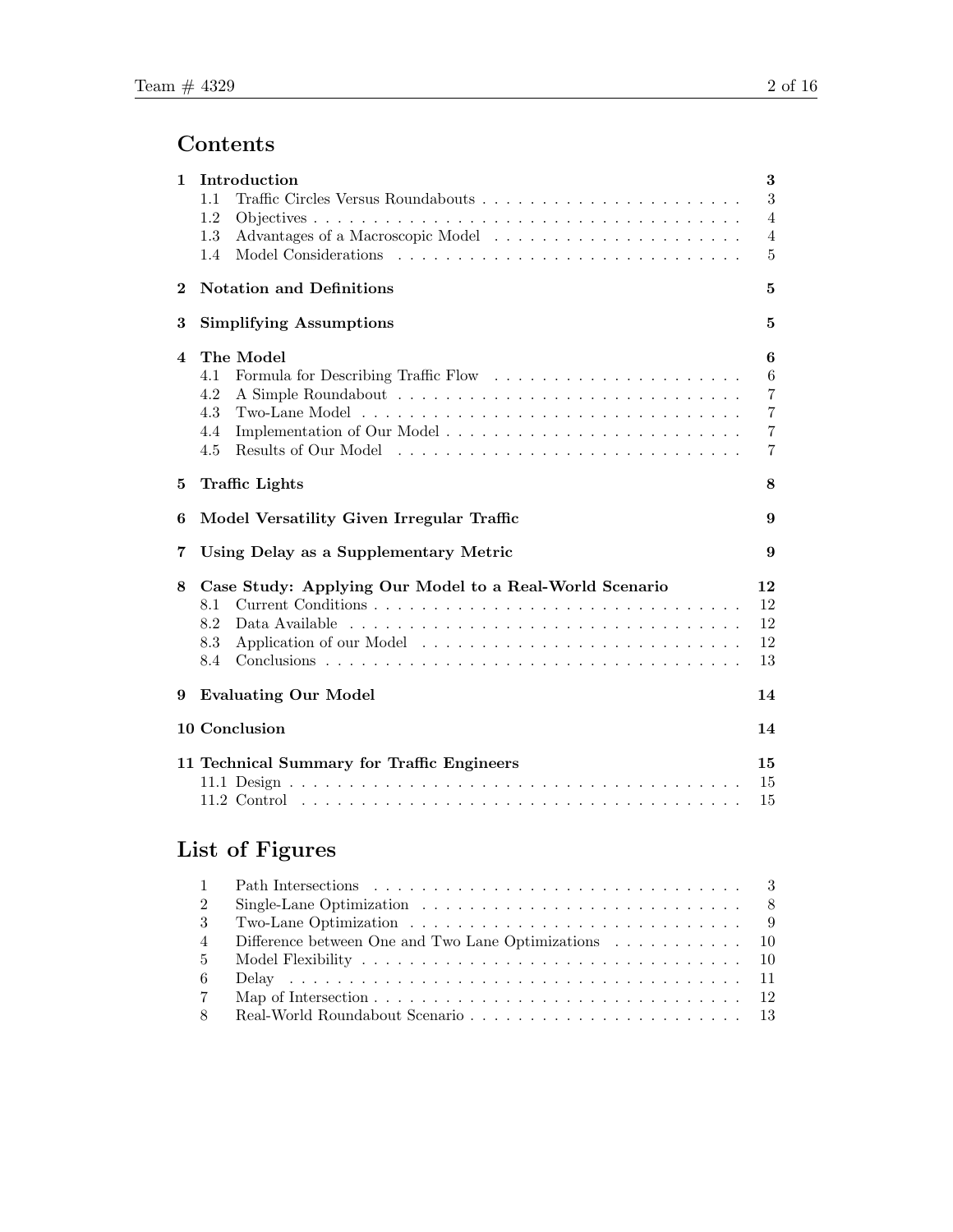### 1 Introduction

A traffic circle is a road junction in which vehicles passing through will travel in the same direction (counterclockwise in the US) around a central barrier. According to an extensive study done by the Oregon Department of Transportation, traffic circles are inefficient unless they are designed as roundabouts, which are traffic circles with the rule that traffic entering the circle must yield to traffic already in the circle.[4] For this reason we make a distinction between traffic circles and roundabouts and consider the latter as the most effective version of the former.

By design, roundabouts provide an advantageous alternative to the conventional intersection by reducing the number of traffic flow intersection points (see Fig. 1). If more than four roads come together at one intersection, roundabouts are even more effective when compared to traditional intersections. [4] When used appropriately, roundabouts can significantly increase the efficiency of traffic flow through a multiple-road junction, both in terms of throughput and safety. However, roundabouts have also been known to increase traffic congestion when used with improper methods of traffic control. In order to optimize the flow of traffic through a roundabout, it is our task to develop a model that determines the best means of traffic control for any specific roundabout setting.



Figure 1: Comparison of conflict points (i.e. vehicle path intersections) between traditional four-way intersections and roundabouts. Because roundabouts have less conflict points, they can often be more effective than standard traffic-light intersections.[9]

#### 1.1 Traffic Circles Versus Roundabouts

There are two main methods of determining which streams of traffic must yield in case of conflict. Either traffic already in the roundabout must yield to traffic entering the roundabout, or traffic entering must yield to the traffic circulating in the roundabout. However, only the latter method is viable[10], as the former easily leads to situations in which no vehicles in the roundabout are capable of moving. According to a study by the Oregon Department of Transportation, since the 1960s, many countries such as the UK used the offside priority rule, in which vehicles entering the roundabout must yield to vehicles already in the roundabout. This method "prevented traffic locking and allowed free-flow movement on the circulating roadway."[4] Consequently, we will primarily consider roundabouts, as they have been demonstrated to be superior to general traffic circles. To make a more thorough distinction between roundabouts and traffic circles, we will consider the characteristics of each in the following table (Table 1).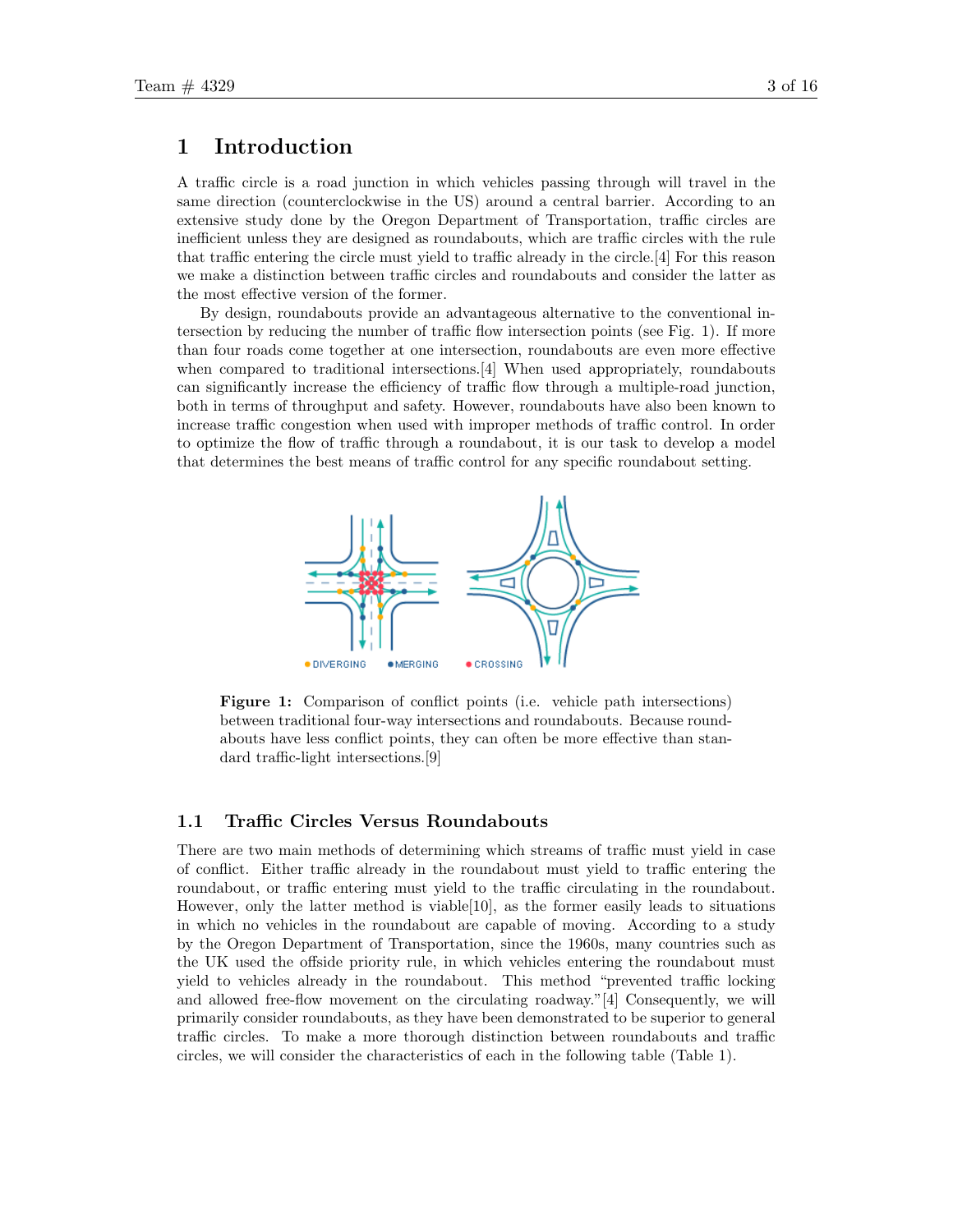|                  | Modern Roundabout             | Traffic Circle                    |
|------------------|-------------------------------|-----------------------------------|
| Control at Entry | Yield sign for entering vehi- | Stop, signal or give priority to  |
|                  | cles.                         | entering vehicles                 |
| Operational      | Vehicles in the roundabout    | Allow weaving areas to resolve    |
| Characteristics  | will have a priority over the | the conflicted movement           |
|                  | entering vehicle.             |                                   |
| Deflection       | Use deflection to control the | Some large traffic circles pro-   |
|                  | low speed operation through   | vide straight path for major      |
|                  | roundabout.                   | movement with higher speed.       |
| Parking          | No parking is allowed on the  | Some larger traffic circles per-  |
|                  | circulating roadway.          | mit parking within the circu-     |
|                  |                               | lating roadway.                   |
| Pedestrian       | No pedestrian activities take | Some larger traffic circles       |
| Crossing         | place on the central island   | provide for pedestrian crossing   |
|                  |                               | to, and activities on, the cen-   |
|                  |                               | tral island.                      |
| Turning<br>Move- | All vehicles circulate around | circles,<br>Mini-traffic<br>left- |
| ment             | the central island.           | turning vehicles are expected     |
|                  |                               | to pass to the left of the        |
|                  |                               | central island.                   |

Table 1: Distinguishing Features of Roundabouts and Traffic Circles [4]

### 1.2 Objectives

Our goal is to find the optimal roundabout design for any given intersection. We thus need a metric with which to evaluate roundabout efficiency. In order to create such a metric, we define the optimal roundabout as the one that allows the greatest possible throughput of vehicles while minimizing the delay experienced by vehicles. For any given set of traffic conditions, our objective is then to determine roundabout design and parameters that will maximize throughput.

### 1.3 Advantages of a Macroscopic Model

There are two prominent types of models currently being used to simulate traffic flow, microscopic and macroscopic. Microscopic models focus on individual drivers, and their choices based on their environments. On the other hand, macroscopic models consider large groups of vehicles at once, and model them as fluids, or with other physical analogies. Microscopic models may give a significant amount of information about individual vehicles in a traffic stream, but they rely heavily on extensive data about very specific vehicle interactions.[5] They are thus highly prone to error due to small variation in the many parameters that they require. Additionally, because we are only interested in optimizing global quantities, a microscopic model provides us with extraneous information. In the case of roundabouts, drivers have relatively few choices in the paths that they take, so we can achieve an equal amount of control over the flow of traffic with a macroscopic model. Moreover, the data required by a macroscopic model, such as measures of flow and speed, are easily acquired through routine traffic counting, whereas the data for microscopic models is much more difficult to measure and quantify. Finally, the set of factors that influence throughput are all macroscopic features of the roundabout, and are thus readily incorporated into a macroscopic model.[7]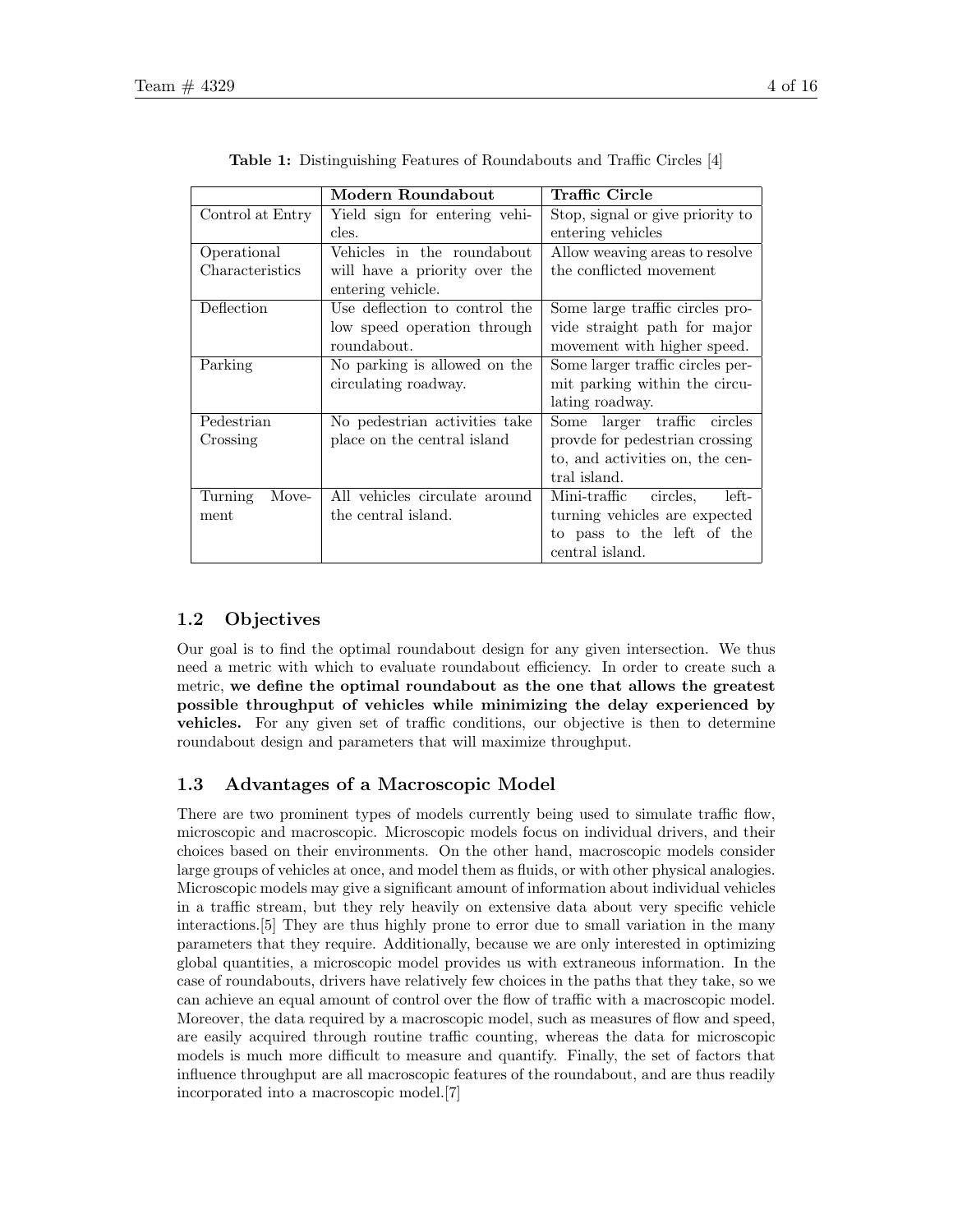#### 1.4 Model Considerations

In our comparison between microscopic and macroscopic models, we found that macroscopic models would be the most effective in optimizing the efficiency of a roundabout. In order to maximize throughput at a road junction, it is more appropriate to consider a continuous model that represents an average flow of traffic, as the details of individual vehicles are not relevant to our overall goals. Namely, in order to determine and characterize a method that offers an optimal control of traffic flow in, around, and out of a roundabout circle, we consider the following parameters:

- Radius of the roundabout
- Velocity of traffic moving in the roundabout
- Density of traffic in the roundabout
- Number of lanes in the roundabout
- Type and placement of traffic control signs and signals
- Number of vehicles approaching and entering the roundabout

### 2 Notation and Definitions

- roundabout: A road junction that has at least three input traffic streams and three output traffic streams.
- traffic stream: A road that channels vehicles either into or out of a roundabout. A traffic stream can have any number of lanes.
- **flux**  $(q)$ : The number of vehicles passing a given point over a given interval of time. We will measure this in vehicles per second.
- throughput: The amount of vehicles capable of passing through the roundabout per unit time based on the quantity of vehicles trying to enter the roundabout
- density  $(\rho)$ : The number of vehicles per unit of distance. We will measure this in vehicles per meter.
- velocity  $(u)$ : The rate at which the flow of traffic is moving. We will measure this in meters per second.
- $u_{max}$ : The maximum velocity that the traffic stream can attain in a given roundabout
- $\rho_{max}$ : The maximum density of the traffic stream, at which point all motion halts. Based on data for average car length, we decided to set  $\rho_{max}$  equal to 0.25 vehicles per meter.

## 3 Simplifying Assumptions

• The velocity of a vehicle in traffic is linearly dependent on the density of the traffic at that point. When the density is zero, traffic is unimpeded, so it will flow at the maximum rate possible for the design of the roundabout. When the density is equal to  $\rho_{max}$ , traffic will be unable to flow, so the velocity will be zero. This assumption is based on data on traffic density versus speed from literature by Haberman[2] and Edie $[6]$ . We will thus use the following equation for the velocity of the traffic flow:

$$
u(x,t) = u_{max} \left( 1 - \frac{\rho(x,t)}{\rho_{max}} \right)
$$
 (1)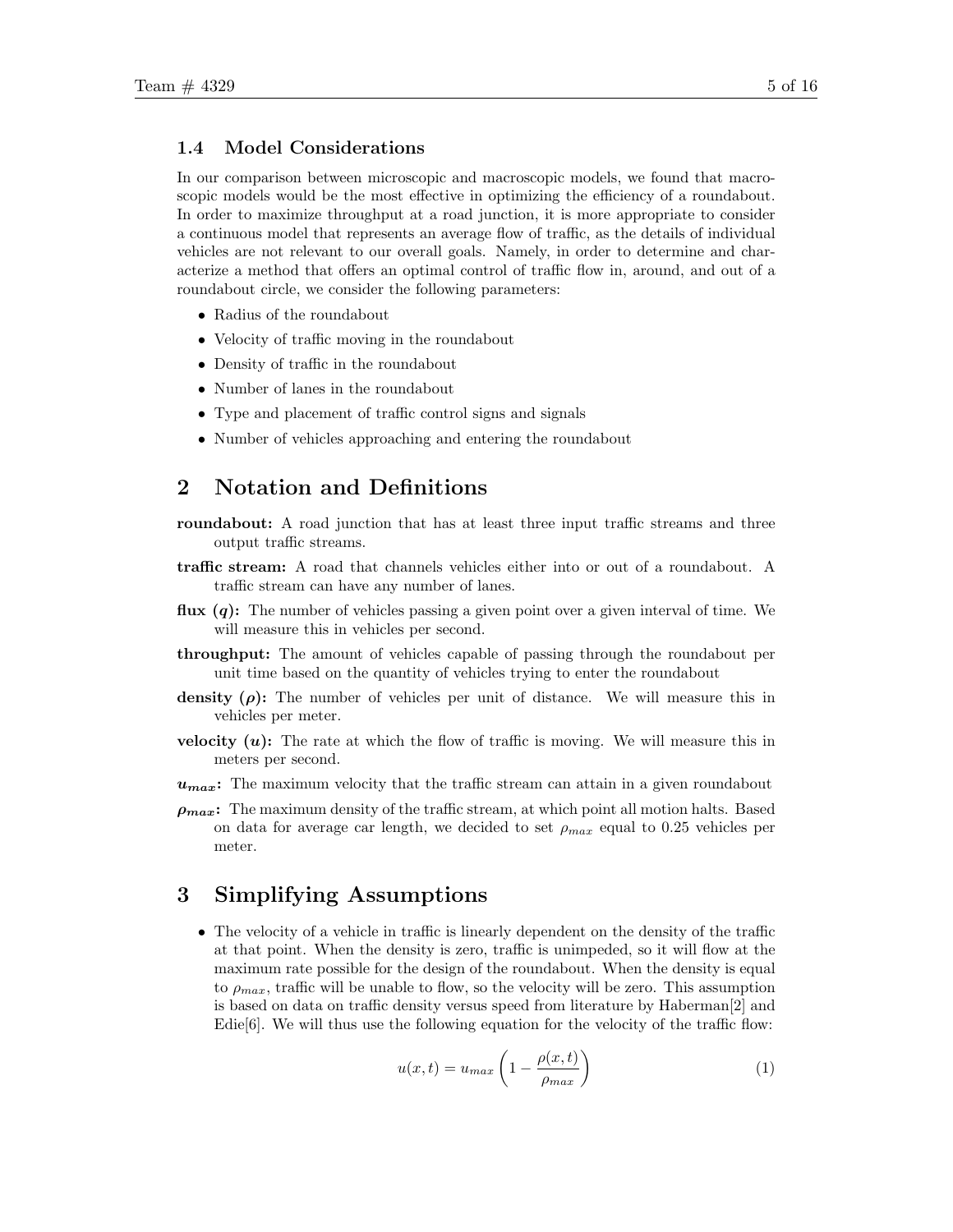• The maximum velocity of vehicles in a roundabout is determined by the radius of the roundabout. Using the regression relation in a National Cooperative High Research Program Report,[13] relating maximum speed to radius:

$$
u_{max} = 2.41r^{0.377}
$$
\n<sup>(2)</sup>

- The roads leading away from the roundabout are never clogged. We intend to optimize the efficiency of a single roundabout in isolation since roundabouts are generally placed far away from nearby intersections.[4]
- Vehicles take the optimal path through the roundabout. In a multi-lane roundabout, this means that vehicles will move to the appropriate lane for where they want to exit, and stay there until they reach their exit.
- There are no pedestrians or bicyclists.

### 4 The Model

#### 4.1 Formula for Describing Traffic Flow

Let  $\rho(x, t)$  be the density of the traffic stream at a given point in the roundabout x at a given time t. Let q be the flux of traffic through the point  $(x, t)$ . We will derive our equation based on the principle of conservation of vehicles, namely, that no vehicles are created or destroyed. Thus, every vehicle that enters any segment of the roundabout must also exit at some later time. From this principle, [2] derives the following equation:

$$
\frac{\partial \rho(x,t)}{\partial t} + \frac{\partial q(x,t)}{\partial x} = 0 \tag{3}
$$

Where there is an entrance or an exit to the flow of traffic, this equation becomes

$$
\frac{\partial \rho(x,t)}{\partial t} + \frac{\partial q(x,t)}{\partial x} = \beta(x,t),\tag{4}
$$

where  $\beta$  is the net flux of vehicles entering or exiting the traffic stream at the point  $(x, t)$ . According to Haberman, "a road is homogeneous such that the vehicle velocity depends on traffic density and not on time and position along the road... flow only depends on the density"[2], thus we generalize to say that at point  $(x, t)$ , the flux  $q(x, t)$  is given by  $q = \rho u$ . Because we have assumed that the velocity of the traffic stream at any given point is a function only of the constants  $u_{max}$  and  $\rho_{max}$  and the density at that point, we can write

$$
q = \rho u(\rho) \tag{5}
$$

where

$$
u(\rho) = u_{max} \left( 1 - \frac{\rho}{\rho_{max}} \right) \tag{6}
$$

Thus, to model the traffic flow, we can use the equation

$$
\frac{\partial \rho(x,t)}{\partial t} + u_{max} \frac{\partial \rho(x,t)}{\partial x} - \frac{u_{max}}{\rho_{max}} \frac{\partial \rho^2(x,t)}{\partial x} = \beta(x,t) \tag{7}
$$

This first order non-linear partial differential equation thus accounts for traffic entering and leaving the roundabout while subjecting traffic to the physical constraints imposed by the roundabout.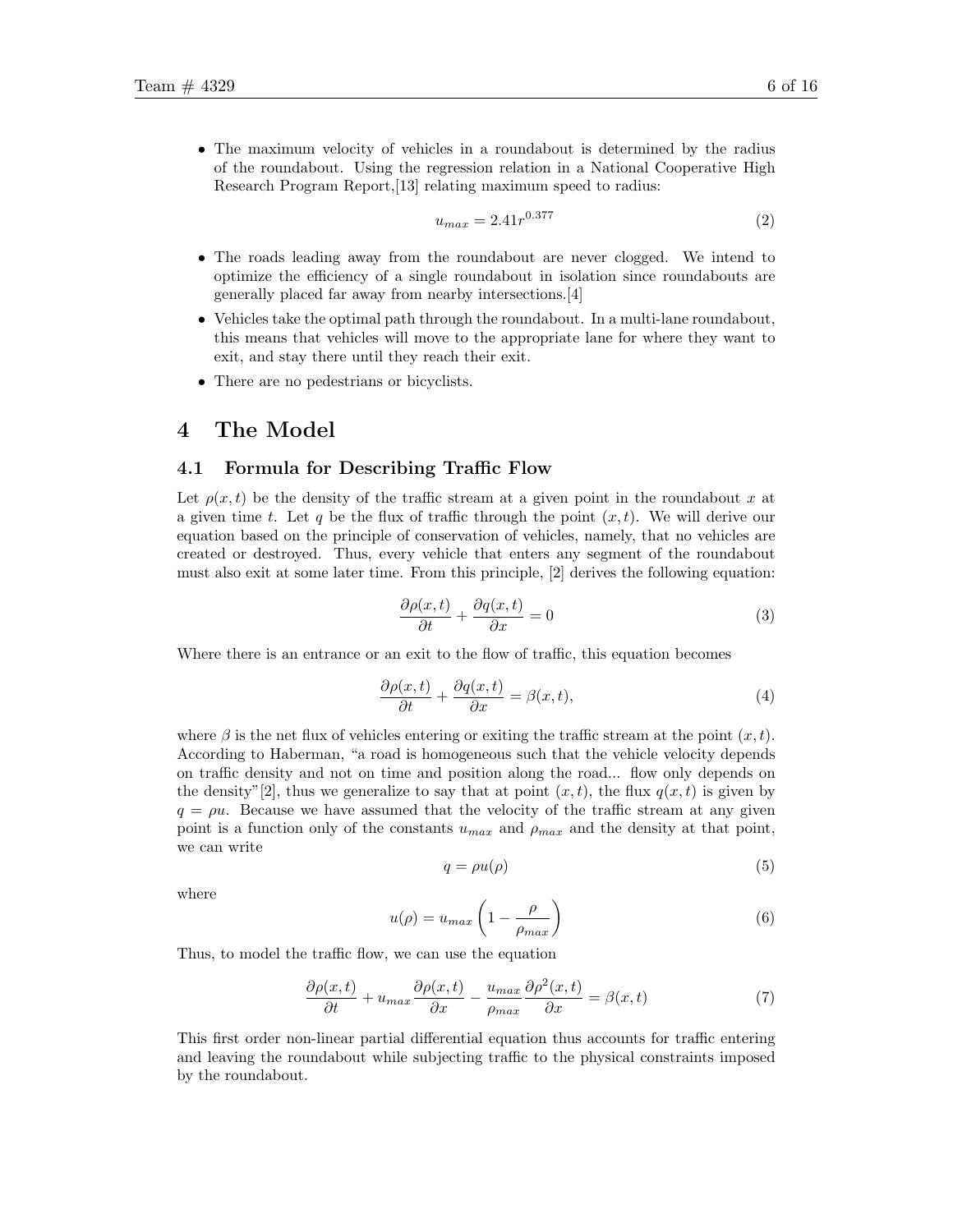#### 4.2 A Simple Roundabout

The most basic and common form of roundabout is a circular road around a central obstruction with four two-way streets intersecting it. We model this as a circular domain (i.e. one dimensional domain with periodic boundary conditions) on which (7) applies. We set the net flux  $\beta$  equal to zero everywhere except at the points where the incoming and outgoing streams of traffic intersect the lanes of the roundabout. At the incoming lanes, we set  $\beta$  to be a function of the volume of traffic ready to enter at that point and the density of traffic already in the roundabout. In a one-lane roundabout, exiting vehicles are unimpeded, so at the exit points we set the flux  $\beta$  to be the fraction of the vehicles at a given point and time that are expected to exit the roundabout.

#### 4.3 Two-Lane Model

In order to model a two-lane roundabout, we used two separate rings on which to apply our density function. We assumed that vehicles in the left entry lane would go to the inner roundabout lane, and that vehicles in the right entry lane would go the outer roundabout lane. The rate of entry into the outer lane was dependent on only the density of the outer ring at that point, but the rate of entry to the inner lane was determined by the maximum of the density of the outer and inner lanes at the point of entry. The output of the outer lane was unimpeded, but the output of the center lane was slowed by a factor related to the density of the outer lane, because the flow of traffic in the inner lane needs to cross the traffic in the outer lane in order to leave the roundabout.

#### 4.4 Implementation of Our Model

We solved for  $\rho$  in (7) numerically in MATLAB using a fourth order Runge-Kutta timestepping routine. We discretized the spatial domain into 256 points, and assumed periodic boundary conditions (as our domain is a continuous ring). Numerical differentiation was performed spectrally using a Fast Fourier Transform. Using the solution for traffic density  $\rho$ , we were able to use incoming flux characteristics (obtained from both actual and simulated data) to determine the outgoing flux of vehicles.

#### 4.5 Results of Our Model

Our first task was to examine how the radius or a roundabout and the number of lanes affect throughput. The results represent the throughput (i.e. the number of vehicles) moving through the roundabouts within a period of three minutes. Note that the flux in Fig. 2 and 3 represents the number of vehicles per second per lane entering the roundabout. The general trend seen for both one-lane (see Fig. 2) and two-lane (see Fig. 3) roundabouts was that the number of vehicles exiting a roundabout increases significantly with the input rate of vehicles. At small input rates (low traffic volume) the radius of the roundabout has little to no effect on the throughput, while at large input rates (0.25 vehicles/s) increasing the radius will increase the throughput.

Based on our model and three-minute simulations of both one and two-lane roundabouts, we found that two-lane roundabouts are able to handle more vehicles in all cases. However, the advantage of having a two-lane roundabout over a one-lane roundabout is not very significant until incoming traffic reaches very high flux. If flux is less than 0.15 vehicles per second, then traffic engineers should consider costs before installing a two-lane roundabout instead of a one-lane.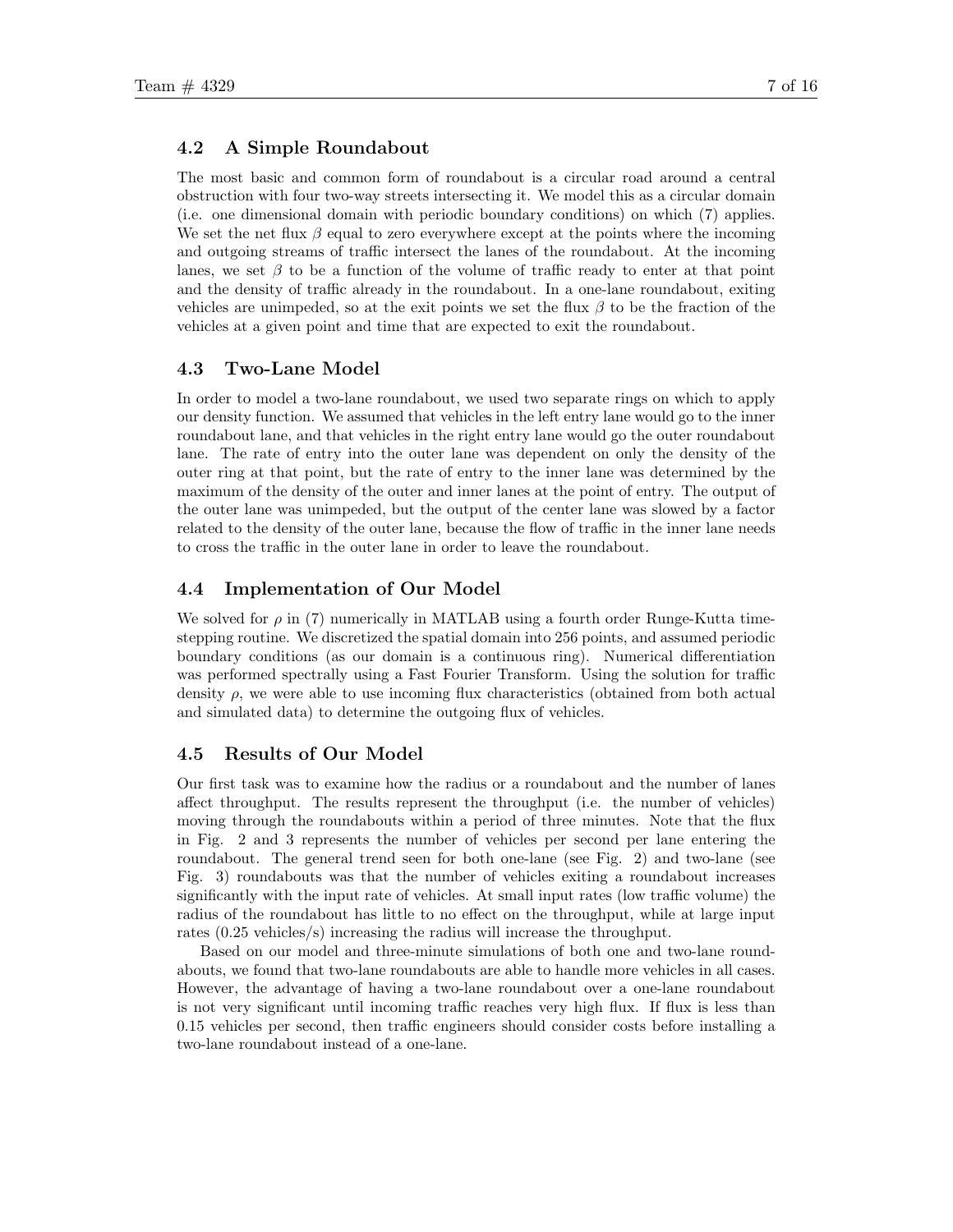



Figure 2: Within a period of 3 minutes, a 10-meter radius roundabout with a single lane can have a maximum of 113 vehicles pass through it. While a 45-meter radius roundabout can have a maximum of 138 vehicles pass through it.

## 5 Traffic Lights

In addition to considering variable number of lanes, and sizes of roundabouts, our model also takes traffic lights into consideration. Since roundabouts are highly efficient for cases with low traffic [4], in order to model different traffic signal patterns, we consider the worst-case incoming traffic scenario - a high influx of vehicles during rush hour. In order to incorporate traffic lights, instead of modeling flux is constant for a small period of time, we model it as a step function in a number of patterns.

The first pattern we considered is a rotating one in which a traffic signal is green for 30 seconds for one incoming traffic stream, while red for all the rest. The traffic signal then switches so that it is green for another traffic stream for 30 seconds, and red for all the rest, and thus rotates around the circle. The second pattern considered was where traffic streams entering the roundabout on opposite sides would have a green light for periods of 30 seconds. This same pattern was then considered for 60-second cycles. Lastly, we considered a pattern in which a green traffic light signal would favor high-density traffic streams. In each case, the traffic lights impeded and lessened the flow of vehicles through the roundabout. On average, the use of traffic lights with the roundabout resulted in a reduction of throughput of 6.5 vehicles for a 3 minute interval. Based on these findings we conclude that having traffic lights regulate roundabout traffic flow limits roundabout effectiveness and therefore should not be used.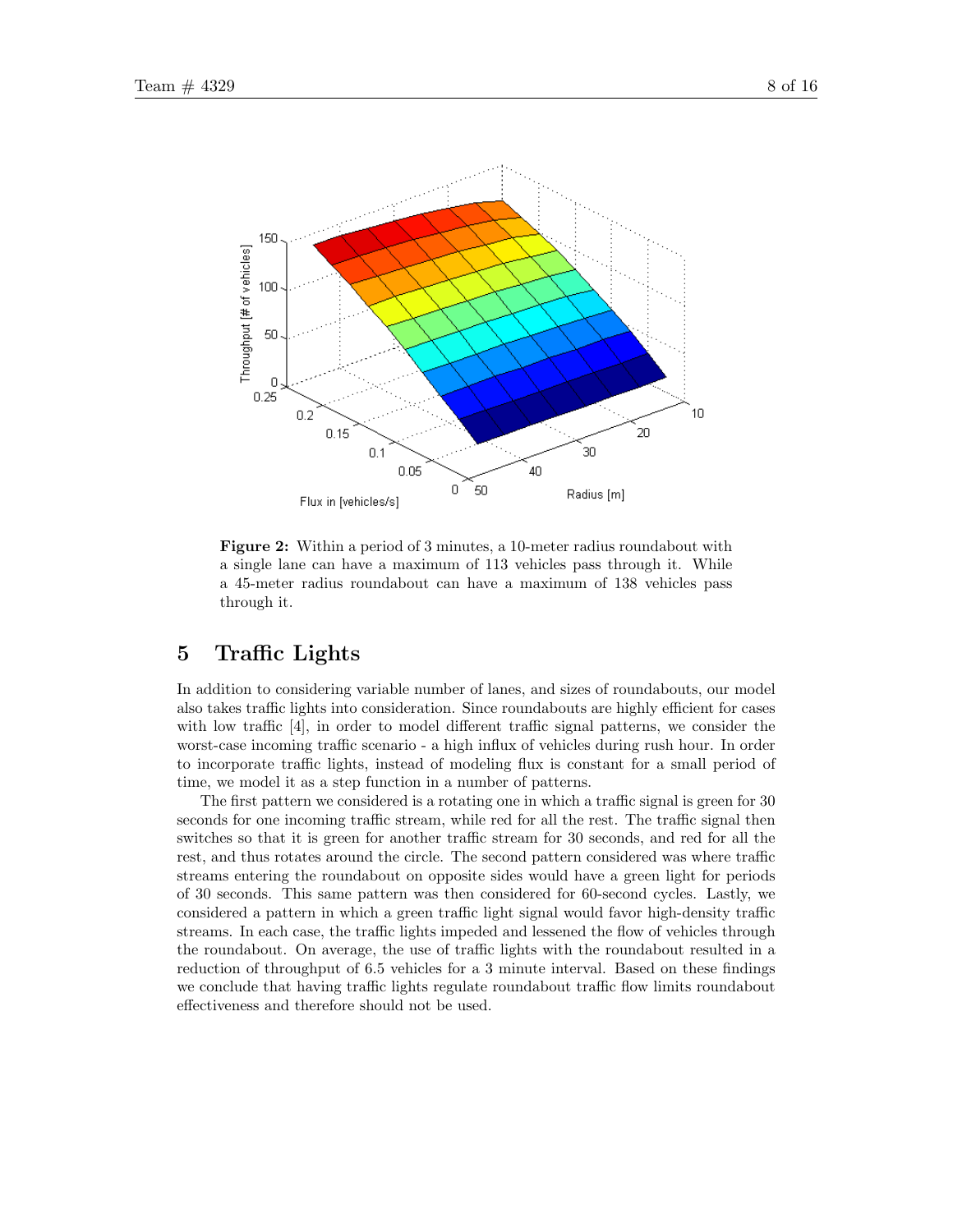

Figure 3: Within a period of 3 minutes, a 10-meter radius roundabout with two lane can have a maximum of 140 cars pass through it, while a 45-meter radius roundabout can have a maximum of 154 vehicles pass through it.

# 6 Model Versatility Given Irregular Traffic

A major strength of our model is that it has the ability to be adapted to represent any pattern of incoming traffic (see Fig. 6). Moreover it can simulate traffic flow into and out of the roundabout for any time interval. This means that using data available from routine traffic counts our model can be used to determine the optimal roundabout parameters.

# 7 Using Delay as a Supplementary Metric

In cases where the primary metric, throughput, of two roundabouts is equal, we can use geometric delay as a secondary metric. We define geometric delay to be the difference between the time that it takes a vehicle to traverse a roundabout and the time it would take for a vehicle to go the same distance on a straight road. Let

- $V_{ext}$  be the velocity on a road that enters the roundabout
- $V_{int}$  be the velocity of traffic within the roundabout
- $a_{in}$  be the deceleration of vehicles entering the roundabout
- $\bullet$   $a_{out}$  be the acceleration of vehicles leaving the roundabout
- $d_r$  be the distance traveled in the roundabout
- $d_1$  be the distance from the entrance of the roundabout to the center
- $\bullet$   $d_2$  be the distance from the center of the roundabout to the exit
- $\bullet$   $d_{dec}$  be the distance over which deceleration takes place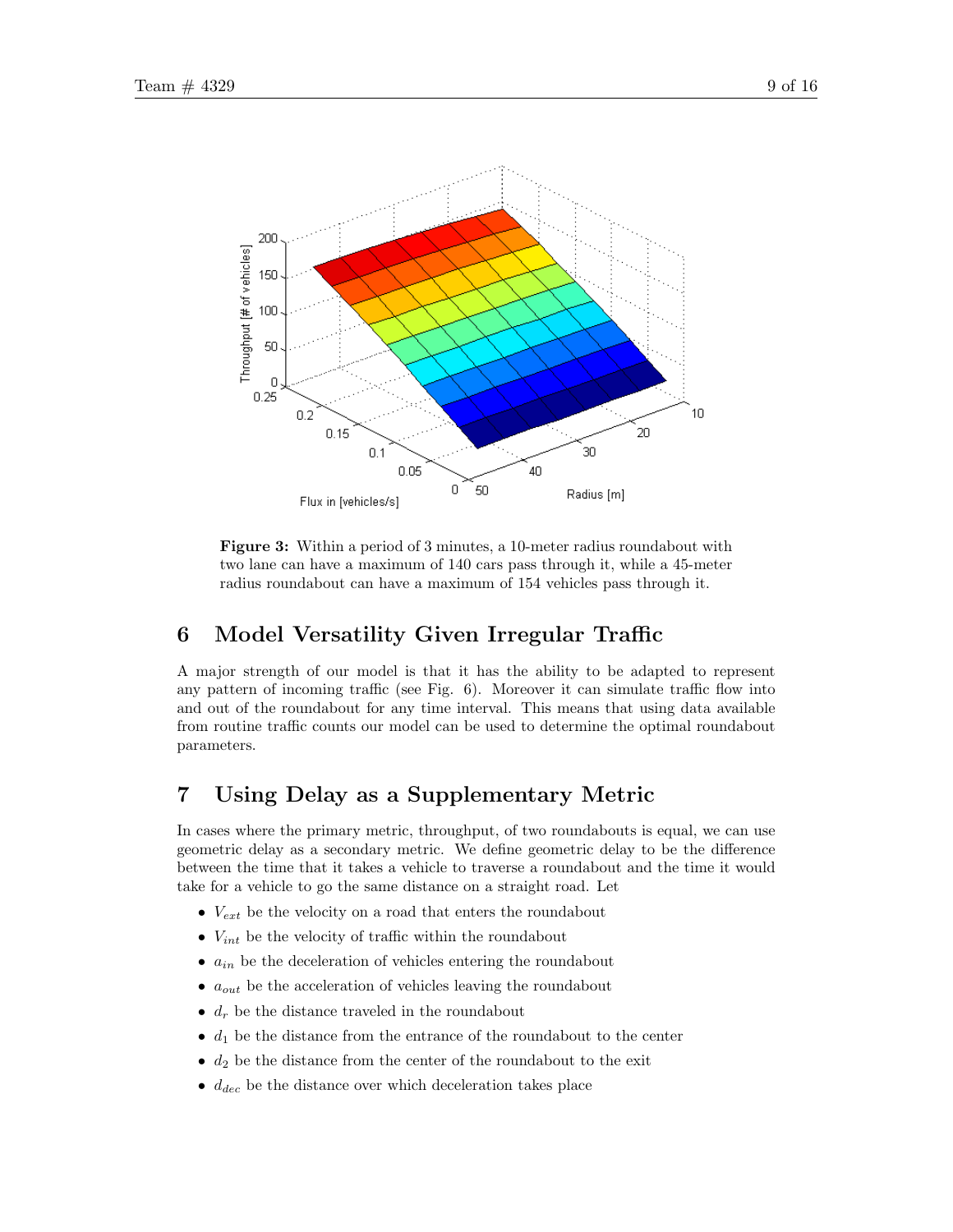

Figure 4: Taking the difference between the one and two lane cases, we find that a two-lane roundabout will make a significant improvement over a single-lane roundabout when the radius is small and the flux of vehicles is large.



Figure 5: These graphs represent the input and output streams of traffic for a 5-way roundabout for a duration of 180 seconds. Notice the flux is negative for vehicles exiting the roundabout. The versatility of our model is clearly seen in that it can be adapted to represent any type of inflow of traffic.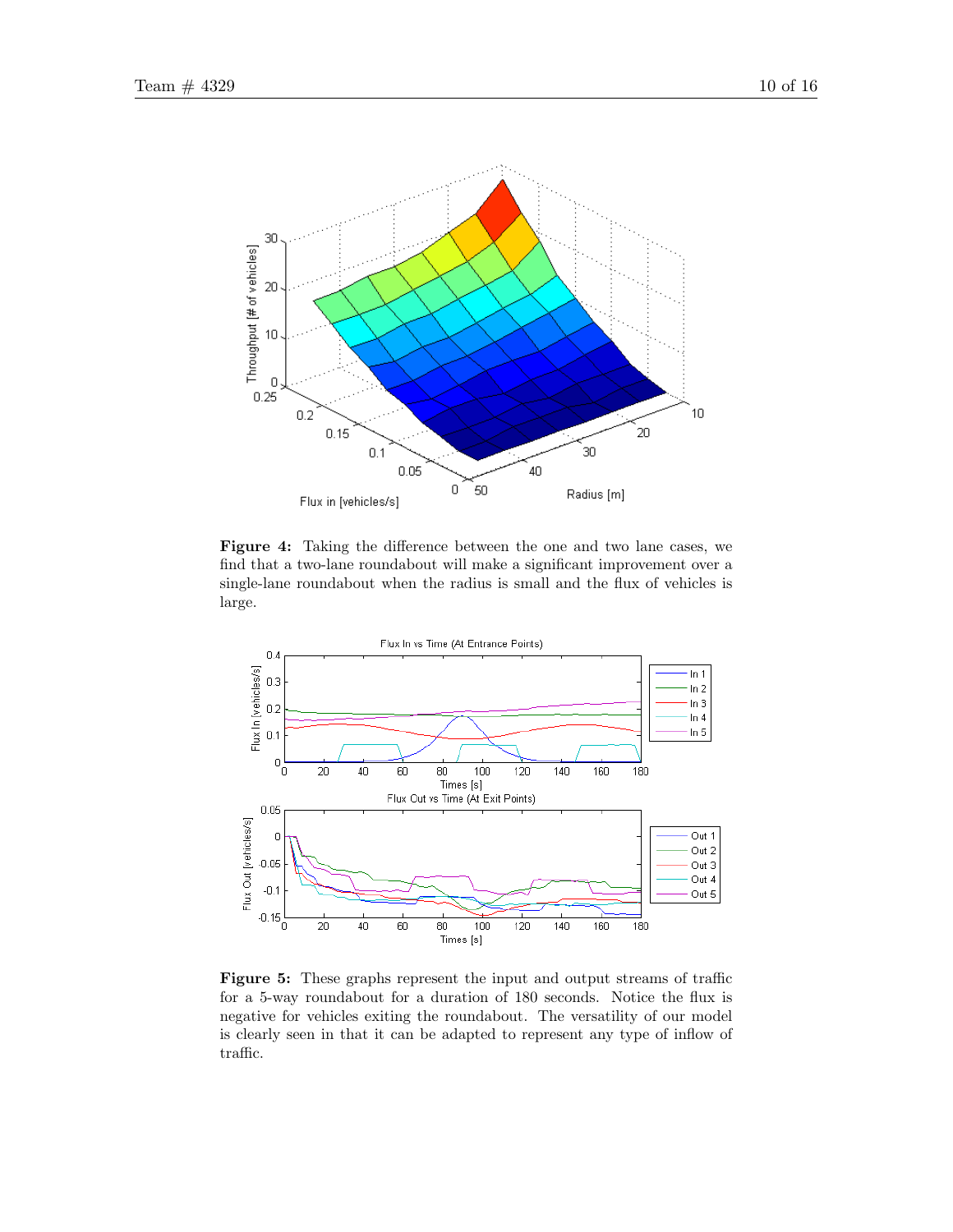$\bullet$   $d_{acc}$  be the distance over which acceleration takes place

Then, the geometric delay of a vehicle traveling through the roundabout will be the sum of the time needed to accelerate upon entering, decelerate upon exiting, and to drive through the roundabout (not including the overlapped intervals). The delay is then described by the following relation[4]:

$$
\frac{V_{ext} - V_{int}}{a_{in}} + \frac{V_{ext} - V_{int}}{a_{out}} + \frac{d_r}{V_{int}} - \frac{d_1 + d_{dec} + d_2 + d_{acc}}{V_{ext}} \tag{8}
$$

The values for  $V_{int}$ ,  $d_r$ ,  $d_1$ , and  $d_2$  are already encompassed in our model. Using these values and the relations given by the Oregon Department of Transportation, we find that the acceleration of vehicles in the roundabout are described by the following relations:

$$
a_{in} = 1.11 \frac{V_{ext} - V_{int}}{V_{ext}} + .02
$$
  
\n
$$
a_{out} = 1.06 \frac{V_{ext} - V_{int}}{V_{ext}} + .23
$$
  
\n
$$
d_{dec} = \frac{V_{ext}^2 - V_{int}^2}{2a_{in}}
$$
  
\n
$$
d_{acc} = \frac{V_{ext}^2 - V_{int}^2}{2a_{out}}
$$
  
\n(9)

To compare two roundabouts using this delay metric, consider the delay on a path that would otherwise pass straight through the center of each roundabout. In this case  $V_{int}$  =  $u_{max}$ ,  $d_1 = d_2 = r$ , and  $d_r = \pi r$ . Then assume a common  $V_{ext}$  for both roundabouts, and compare the resulting delays. For roundabout that have the same throughput, the one with shorter geometric delay will be designated as optimal.



Figure 6: Graph of geometric delay for roundabouts of radii between 5 and 40 meters with external velocities between 15 and 45 m/s (33 and 101 mph).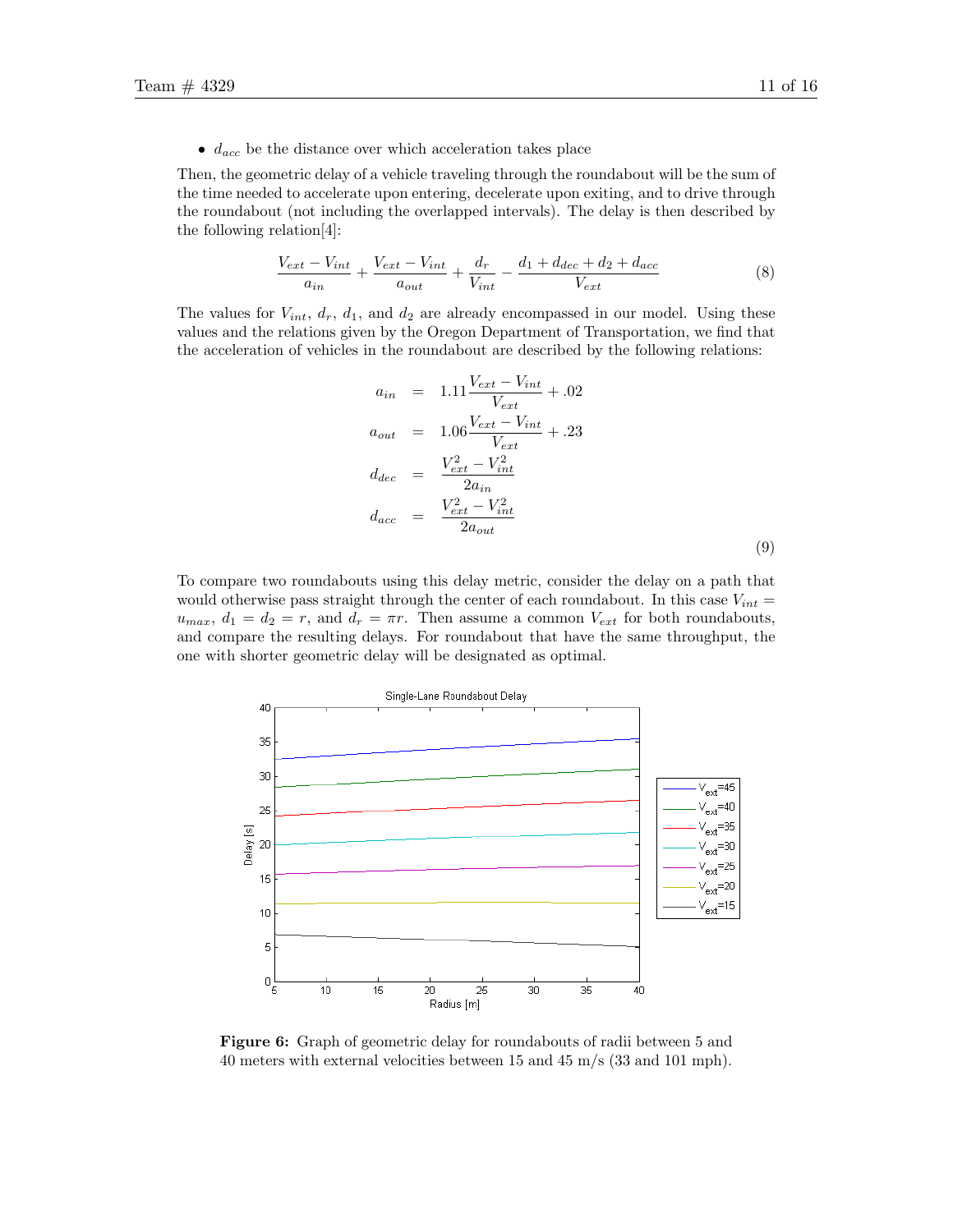# 8 Case Study: Applying Our Model to a Real-World Scenario

In 2006, Florida's Alachua County Public Works Department performed a roundabout justification study on the T-intersection on NW  $143^{\text{rd}}$  Street (CR 241) and NW  $39^{\text{th}}$ Avenue, a few miles outside of Gainesville, Florida.[12] The goal of the study was to determine if a roundabout was justified at the intersection, and to make a recommendation on future traffic control at that location. We apply our model to the incoming vehicle flux data given in the report and suggest an optimal roundabout design for the intersection.

### 8.1 Current Conditions

NW 143rd Street is a two lane highway in the vicinity of the intersection, with a posted speed limit of 45 mph. It has a left turn lane on the southbound approach, and a right turn lane on the northbound approach. NW 39<sup>th</sup> Street dead ends into NW 143<sup>rd</sup> Street, and has both left and right turn lanes on the westbound approach. Approximately 6% of the vehicles using the intersection are heavy trucks.



Figure 7: The intersection NW 143<sup>rd</sup> Street and NW 39<sup>th</sup> Street

## 8.2 Data Available

The Alachua County Public Works Department performed a study in 2004 that provides vehicle classification counts for each approach, a turning movement count in each direction, and a speed study on NW  $143<sup>rd</sup>$  Street. The car count data is available at every 15 minute interval from 5:15 AM to 7:30 PM.

## 8.3 Application of our Model

We tested our model under average and peak loads during both the morning and afternoon time periods, with the data taken directly from the roundabout justification study. Based on the number of cars entering the roundabout from a given direction, we calculated the flow of cars per second entering. Similarly, based on the desired destinations of the cars from the data collected by the Alachua County Public Works Department[12], we calculated the proportion of cars that would exit at each point in the roundabout. We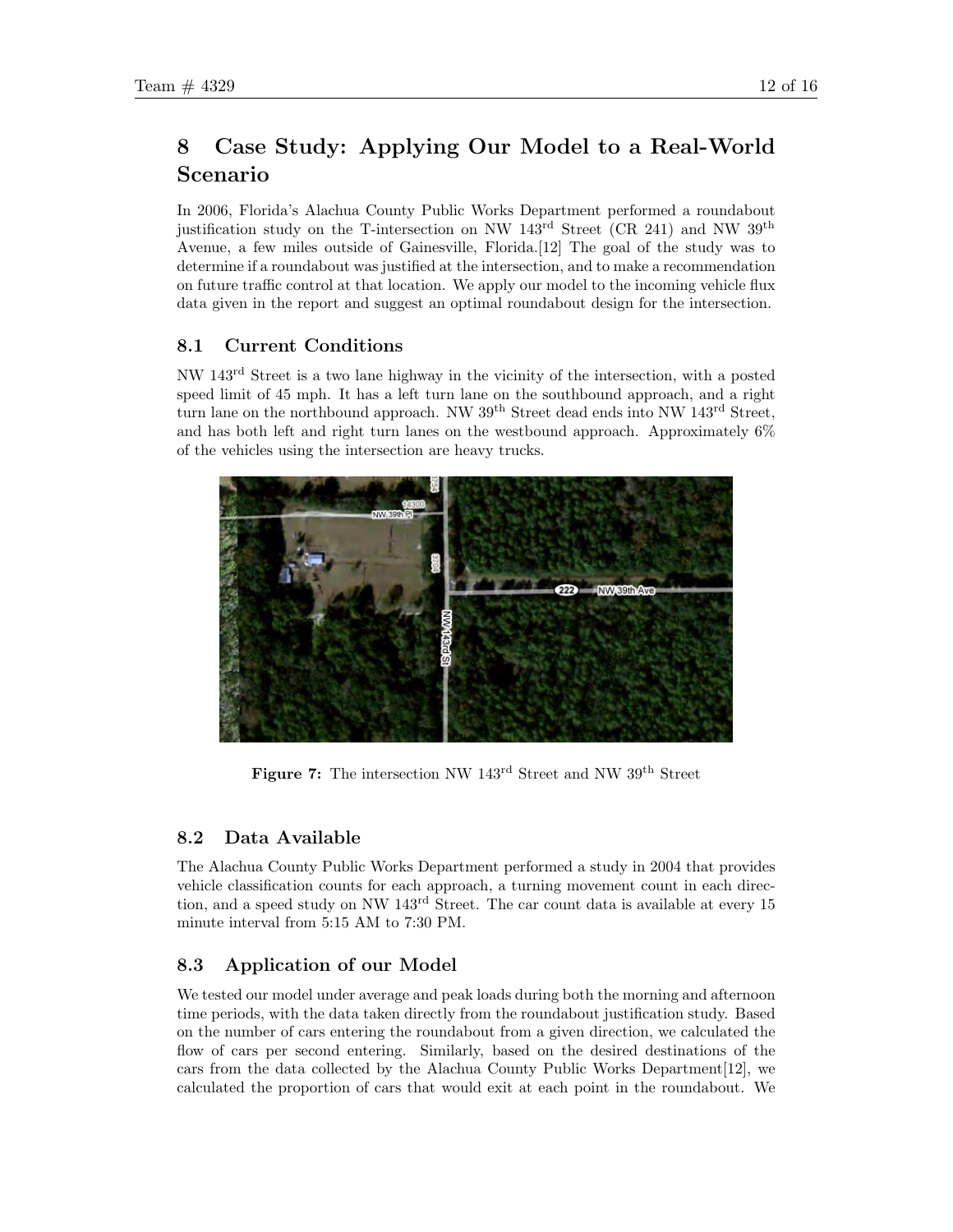then varied the number of lanes, the radius, and the stop light patterns (i.e. duration of light times) and ran simulations over a 15 minute time interval to determine which parameters maximized the throughput of cars.

#### 8.4 Conclusions

For the rates of cars wanting to enter the roundabout in this problem, our model finds that the addition of traffic lights will generally either decrease or have little-to-no effect on throughput. Therefore, we conclude that

• A traffic light system would not be appropriate



#### Throughput Difference Between One and Two-Lane Roundabouts

Figure 8: This graph indicates that for heavy evening rush hour traffic, a two-lane roundabout would be optimal.

Figure 8 shows the difference in throughput between a one-lane and two-lane roundabout over a 15 minute time-span. In the morning hours, the advantages of using a two-lane roundabout over a one-lane are much less pronounced. However, during the afternoon rush hour, clearly the the two-lane roundabout is a much more efficient design in maximizing throughput. Taking this into account, we propose that

• If the budget allows, a two-lane roundabout would be optimal

Our model indicates that once the radius is above 18m, there is very little variation in throughput in both the one and two lane models. Furthermore, 18m is large enough that most large semi-trucks (according to the Surface Transportation Assistance Act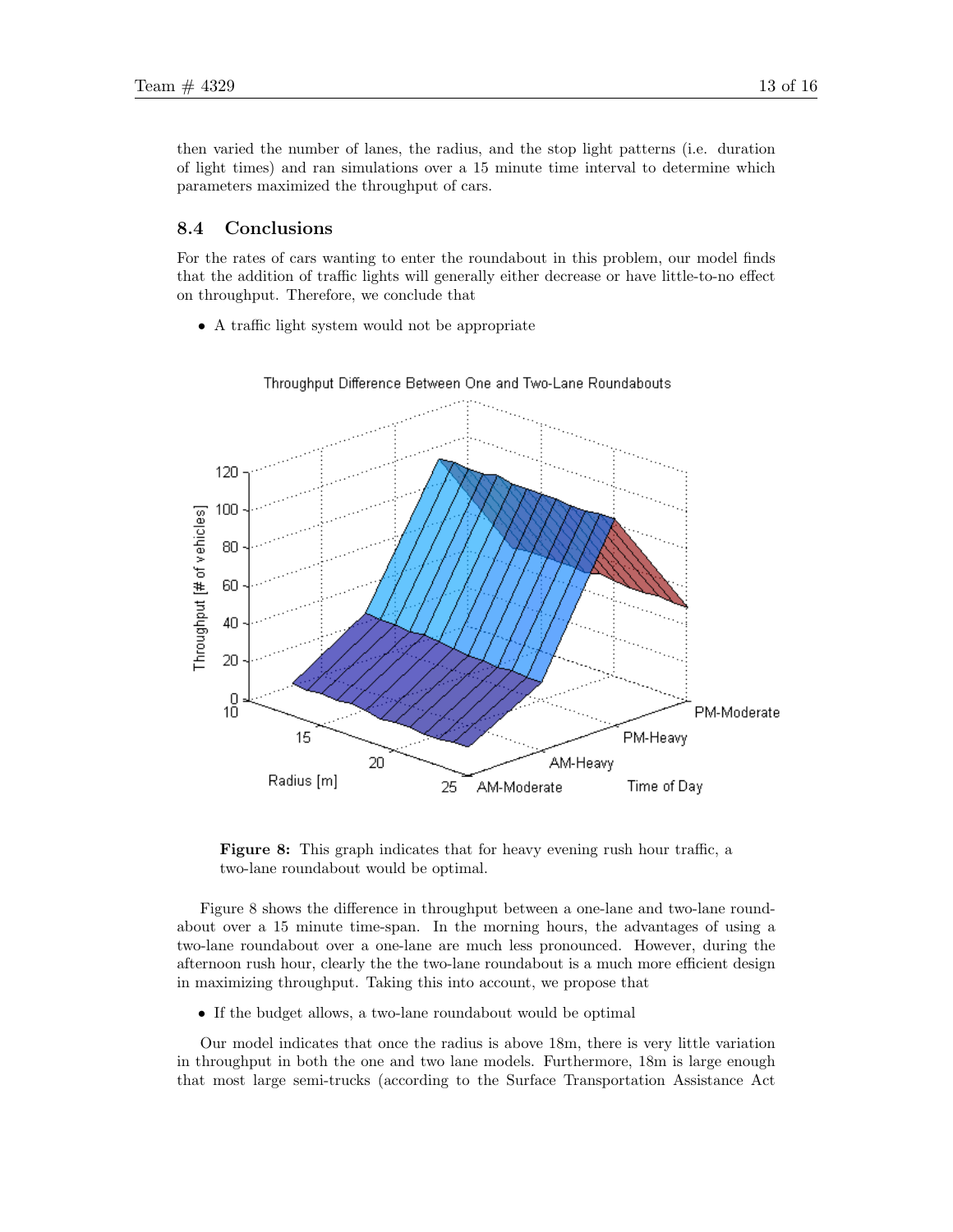the standard semi-truck length is 20.73 meters[4]) can fit through it without a problem. Therefore, we suggest

• A radius of 18m (or more) should be used

Finally we used our model to determine the delay associated with the geometry of the roundabout (see Section 7). For the case of a two lane roundabout, the geometric delay as found to be 11.0 seconds per vehicle, while a one-lane roundabout had a geometric delay of 11.9 seconds per vehicle. For both of these cases the model was evaluated without traffic lights. With traffic lights the delay per vehicle was found to be 18.5 seconds and 19 seconds for a two-lane and one-lane case respectively. This approximations fell in line with Alachua County Public Works Department's estimation of 10 to 20 second delays for roundabouts.

For the parameters we tested it was found that the output flux for a one-lane roundabout could reach up to 1200 vehicles per hour. This falls in lane with US Department of Transportation Roundabout Guidelines[8], which state that a throughput of more than 1400 vehicles per hour is not possible in a single-lane roundabout [8]. Since the Alachua County roundabout we considered is an intersection of three roads as opposed to the conventional four, it makes sense for the maximum flux to be lower.

### 9 Evaluating Our Model

Our model gives an accurate picture of the efficiency of roundabouts, based on control methods, and design parameters of a roundabout. The continuous model that we use is very suitable for evaluating traffic patterns and flows, but is not applicable to more localized phenomena. Our model does not take into account the presence of pedestrians and bicyclists, or the decisions of individual drivers. However, none of these factors are relevant to the evaluation of the efficiency of a roundabout. A further study that wishes to evaluate safety or other features of roundabouts would likely need to take these additional factors into consideration.

### 10 Conclusion

There are a number of different approaches to modeling traffic flow in a roundabout. Given the goal of maximizing throughput over a given time interval, we developed a robust macroscopic model for simulating the flow of traffic in a roundabout based on the principle of conservation of vehicles. Our model accepts and considers a range of parameters and inputs commonly encountered in real-world traffic scenarios (including traffic signals), and compares the throughput in each case to determine an optimal configuration of parameters, taking into account the delay experienced by a car given the geometry of the roundabout. As a case study, we design a roundabout for an intersection in Alachua County, Florida, and demonstrate that our model can be applied to a real-world scenario with tangible and useful results. In the next section we provide a technical summary for traffic engineers who intend to design a roundabout.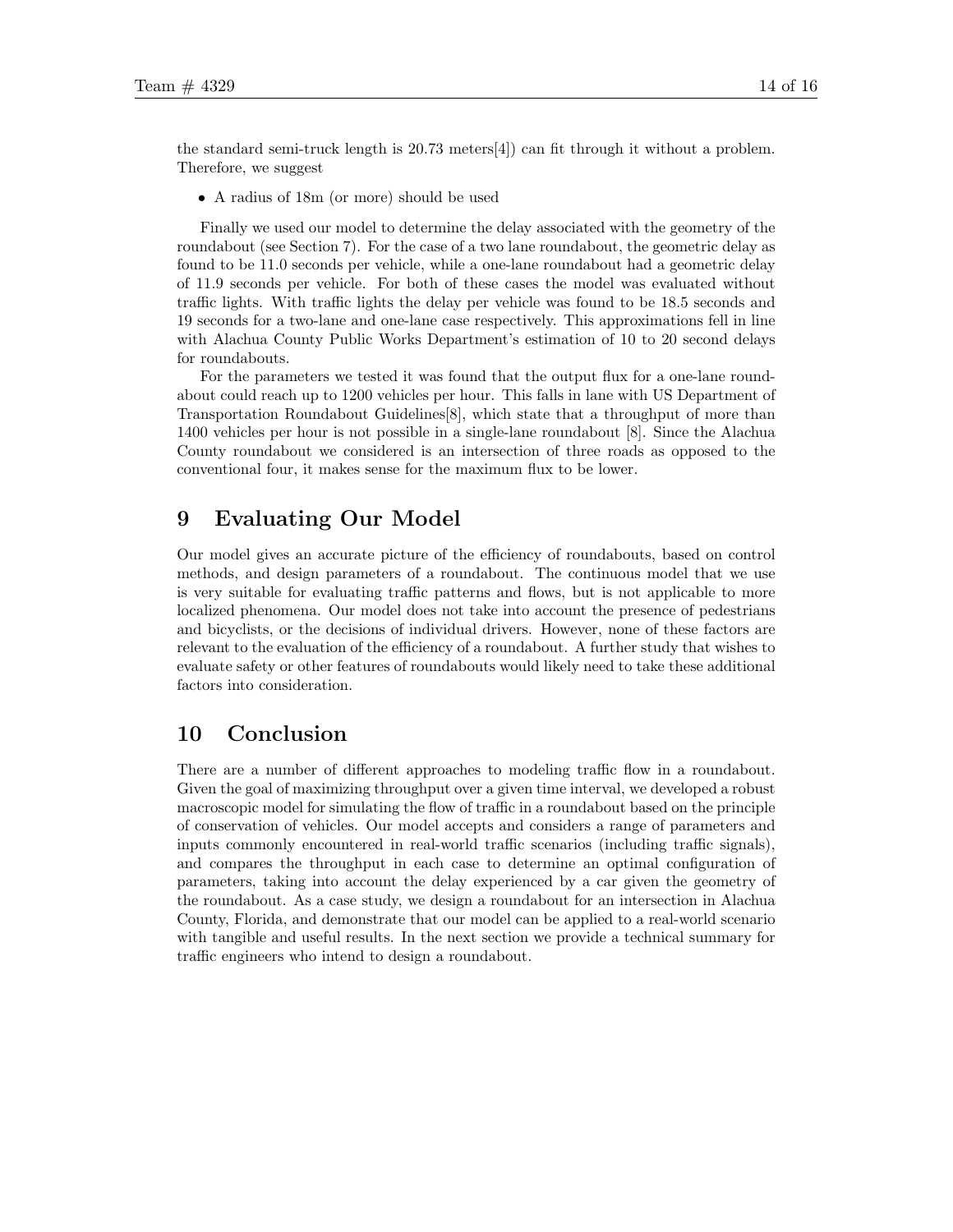## 11 Technical Summary for Traffic Engineers

### 11.1 Design

In order to determine the optimal roundabout design for an intersection, first determine the expected traffic flow for the intersection. If traffic flows of more than 0.6 vehicles per second are expected to enter the roundabout, a two-lane roundabout should be used. Otherwise, a one-lane roundabout will be preferable, as a two-lane roundabout would be more expensive and only marginally more effective than a one-lane roundabout. Increasing the radius of the roundabout will increase its efficiency, but will also increase the per-vehicle delay. We recommend building the roundabout with the largest radius less than 50 meters that the space and budget of the intersection will allow.

#### 11.2 Control

The primary means of controlling the traffic flow in the roundabout will be with signs. Yield signs should be posted at each entrance to the roundabout, to ensure that cars entering will yield to cars already circulating. A sign indicating the reduction of the speed limit in the roundabout should also be posted (see Table 2). The intersection

| Radius $(m)$ | Velocity $(m/s)$ (mph) |
|--------------|------------------------|
| 5            | 4.4(10)                |
| 10           | 5.7(10)                |
| 15           | 6.7(15)                |
| 20           | 7.5(15)                |
| 25           | 8.1(15)                |
| 30           | 8.7(20)                |
| 35           | 9.2(20)                |
| 40           | 9.7(20)                |
| 45           | 10.1(20)               |
| 50           | 10.3(25)               |

Table 2: Posted speed limits based on radius

should be well lit at all times, to ensure that the structure of the roundabout is obvious to drivers.